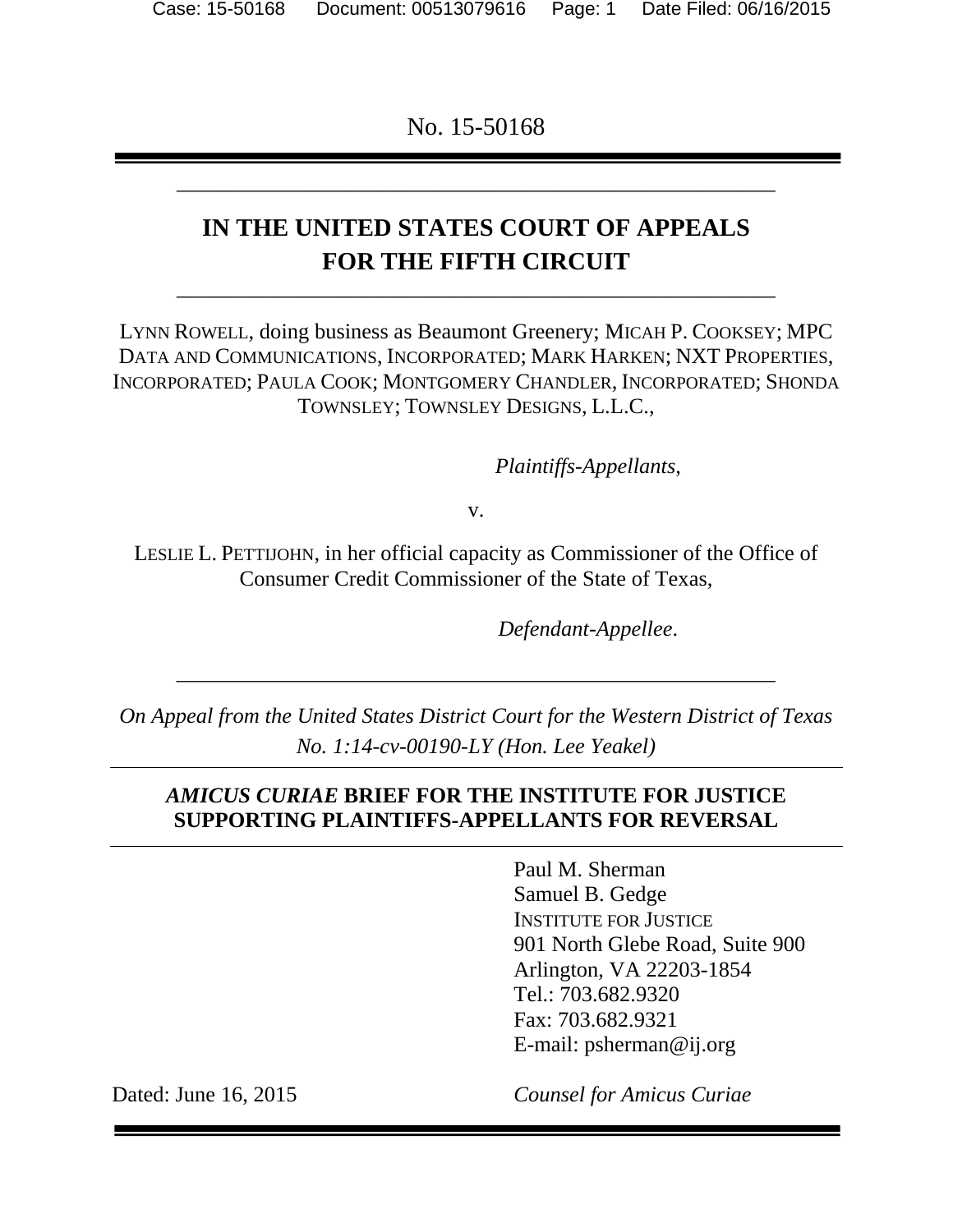#### **SUPPLEMENTAL STATEMENT OF INTERESTED PARTIES**

The plaintiffs-appellants have set forth the interested parties in this case at pages i–ii of their opening brief. In accordance with Fifth Circuit Rule 29.2 which requires "a supplemental statement of interested parties, if necessary to fully disclose all those with an interest in the amicus brief"—undersigned counsel of record certifies that, in addition to those persons listed in the plaintiffs-appellants' statement, the following persons have an interest in this *amicus curiae* brief. These representations are made in order that the judges of this Court may evaluate possible disqualification or recusal.

- 1) The Institute for Justice, *amicus curiae* in this case; and
- 2) Attorneys for *amicus curiae*: Paul M. Sherman and Samuel B. Gedge (Institute for Justice).

Undersigned counsel further certifies, pursuant to Federal Rule of Appellate Procedure 26.1(a), that *amicus curiae* Institute for Justice is not a publicly held corporation and does not have any parent corporation and that no publicly held corporation owns 10 percent or more of its stock.

Dated: June 16, 2015 /s/ Paul M. Sherman

Paul M. Sherman Counsel of Record for *Amicus Curiae*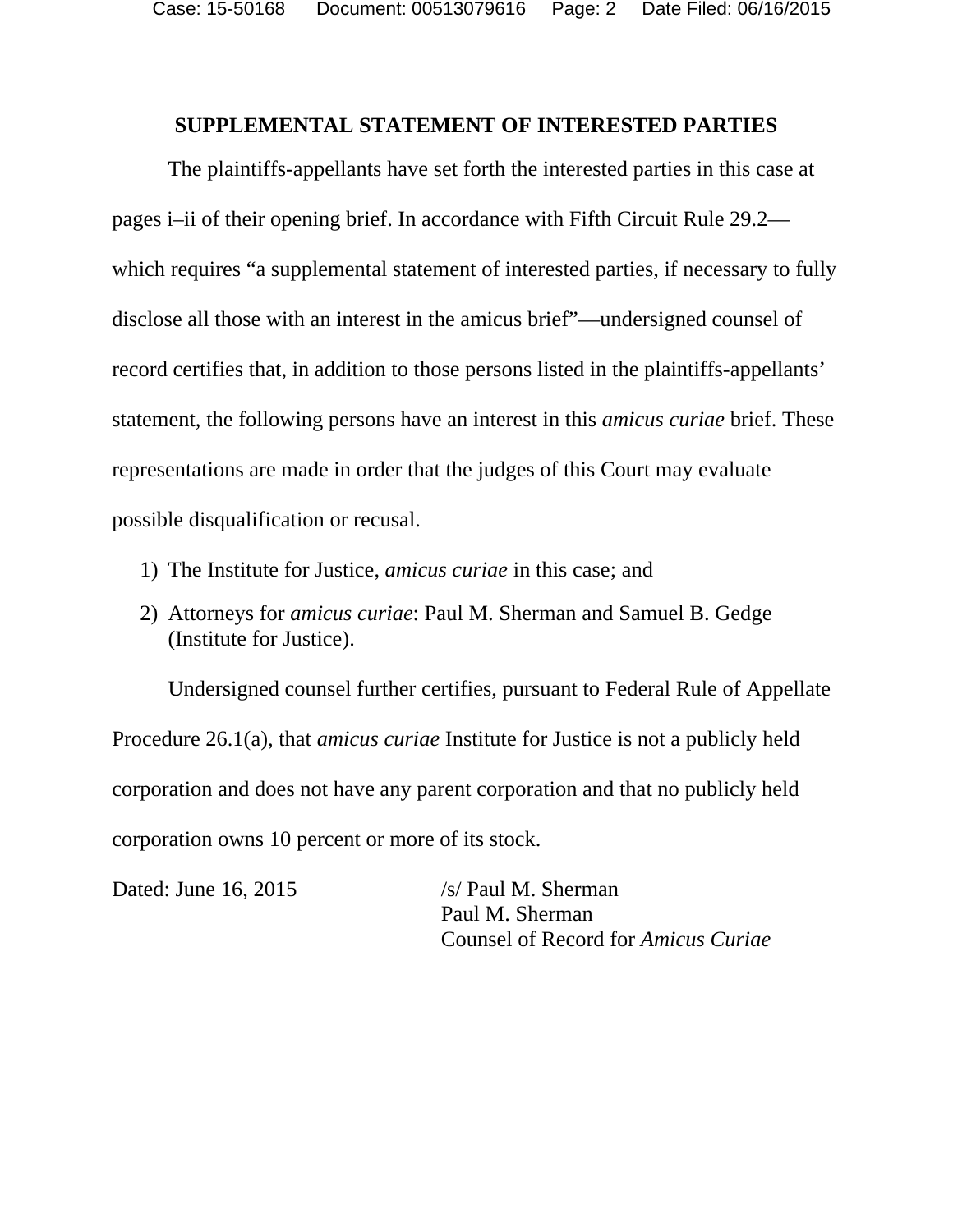## **TABLE OF CONTENTS**

## **Pages**

| A. Under <i>Holder v. Humanitarian Law Project</i> , the anti-surcharge law          |
|--------------------------------------------------------------------------------------|
| Texas has not even attempted to carry its First Amendment burden at the<br><b>B.</b> |
|                                                                                      |
| <b>CERTIFICATE OF COMPLIANCE</b>                                                     |
| <b>CERTIFICATE OF SERVICE</b>                                                        |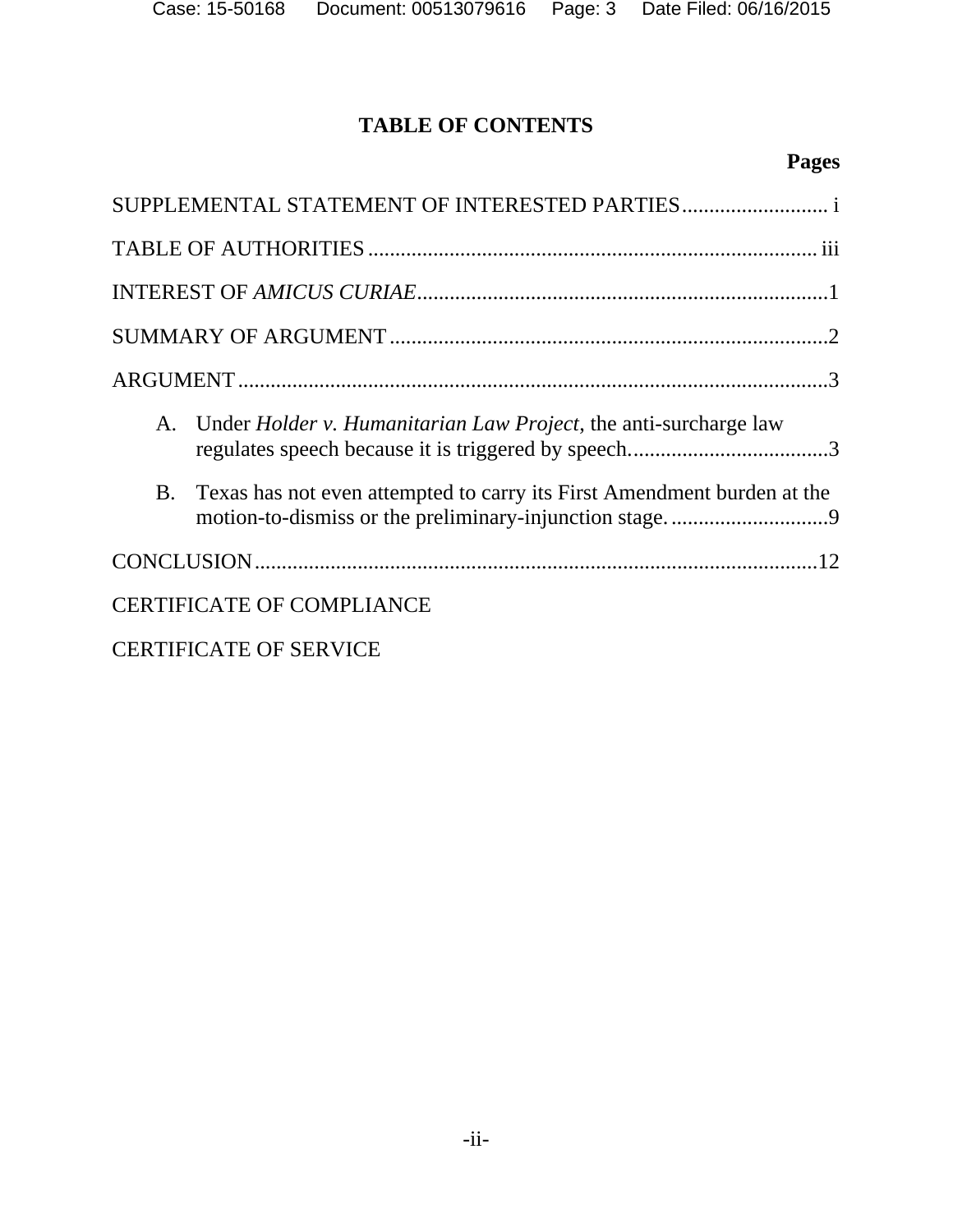| <b>Cases</b>                                                                                                                                                                                      | Page(s) |
|---------------------------------------------------------------------------------------------------------------------------------------------------------------------------------------------------|---------|
| Byrum v. Landreth,                                                                                                                                                                                |         |
| Cent. Hudson Gas & Elec. Corp. v. Pub. Serv. Comm'n,                                                                                                                                              |         |
| Edenfield v. Fane,                                                                                                                                                                                |         |
| Expressions Hair Design v. Schneiderman,<br>975 F. Supp. 2d 430 (S.D.N.Y. 2013),                                                                                                                  |         |
| Gonzales v. O Centro Espirita Beneficente Uniao do Vegetal,                                                                                                                                       |         |
| Holder v. Humanitarian Law Project,                                                                                                                                                               |         |
| Italian Colors Rest. v. Harris,<br>--- F. Supp. 3d ----, No. 2:14-cv-00604-MCE-DAD,<br>2015 WL 1405507 (E.D. Cal. Mar. 26, 2015),<br>appeal docketed, No. 15-15873 (9th Cir. Apr. 30, 2015)4–5, 9 |         |
| Ohralik v. Ohio State Bar Ass'n,                                                                                                                                                                  |         |
| United States v. O'Brien,                                                                                                                                                                         |         |
| <b>Statutes</b>                                                                                                                                                                                   |         |
|                                                                                                                                                                                                   |         |
|                                                                                                                                                                                                   |         |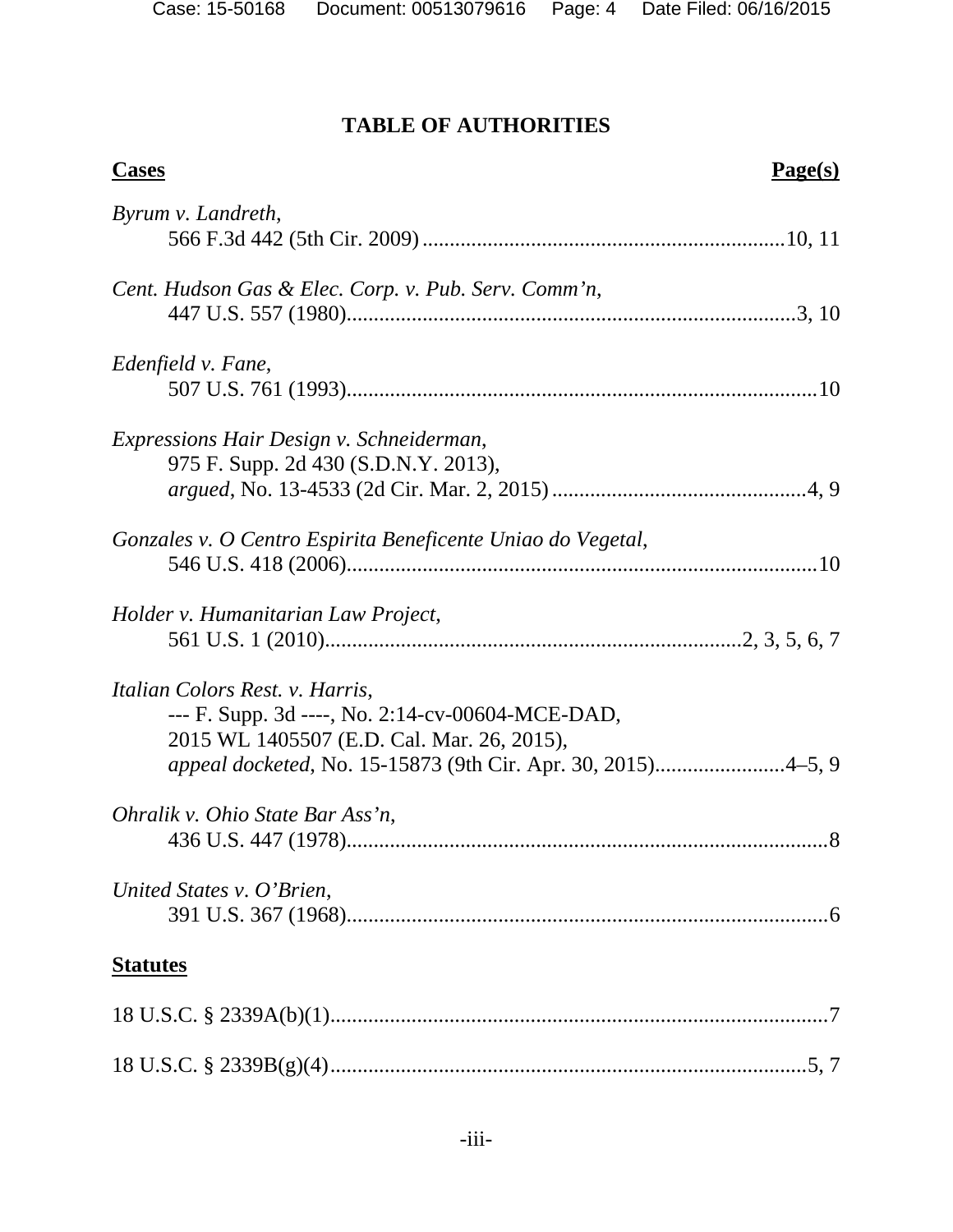| <b>Other Authorities</b> |  |
|--------------------------|--|
|                          |  |
|                          |  |

Tex. Att'y Gen. Op. No. GA-0951, 2012 WL 2371475 (June 18, 2012) ................ 11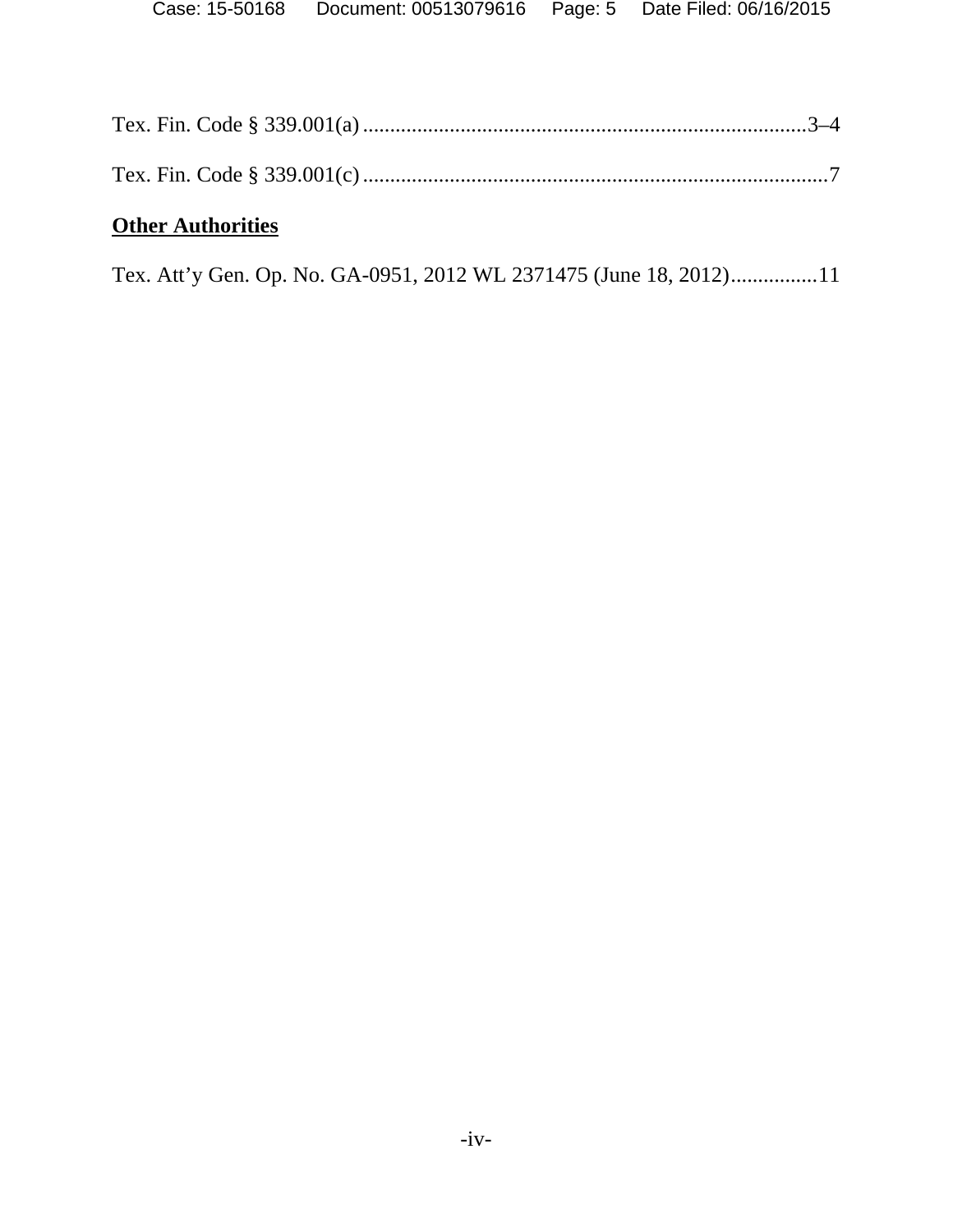l

## **INTEREST OF** *AMICUS CURIAE*<sup>1</sup>

The Institute for Justice is a nonprofit, public-interest legal center dedicated to defending the essential foundations of a free society: property rights, economic liberty, educational choice, and freedom of speech. As part of its mission to defend freedom of speech, the Institute for Justice challenges laws across the nation that regulate a wide array of commercial and occupational speech. In much of this litigation, *amicus* has been confronted with the central question presented in this case: whether a restriction on communicating certain information should be characterized as a restriction on "speech" (and therefore subject to robust judicial scrutiny) or whether it should instead be characterized as a restriction on "conduct" (and therefore subject only to rational-basis review).

The district court got this vitally important constitutional question wrong. In doing so, the court broke with binding Supreme Court precedent. *Amicus* is deeply concerned that this ruling, if allowed to stand, will imperil the First Amendment rights of businesses and consumers throughout this Circuit.

<sup>&</sup>lt;sup>1</sup> No party or party's counsel authored this brief in whole or in part, and no party or party's counsel contributed money that was intended to fund preparing or submitting this brief. No person—other than the *amicus curiae*—contributed money that was intended to fund preparing or submitting this brief. Pursuant to Federal Rule of Appellate Procedure 29(a), counsel for *amicus* states that counsel for the appellants and counsel for the appellee have consented to the filing of this brief.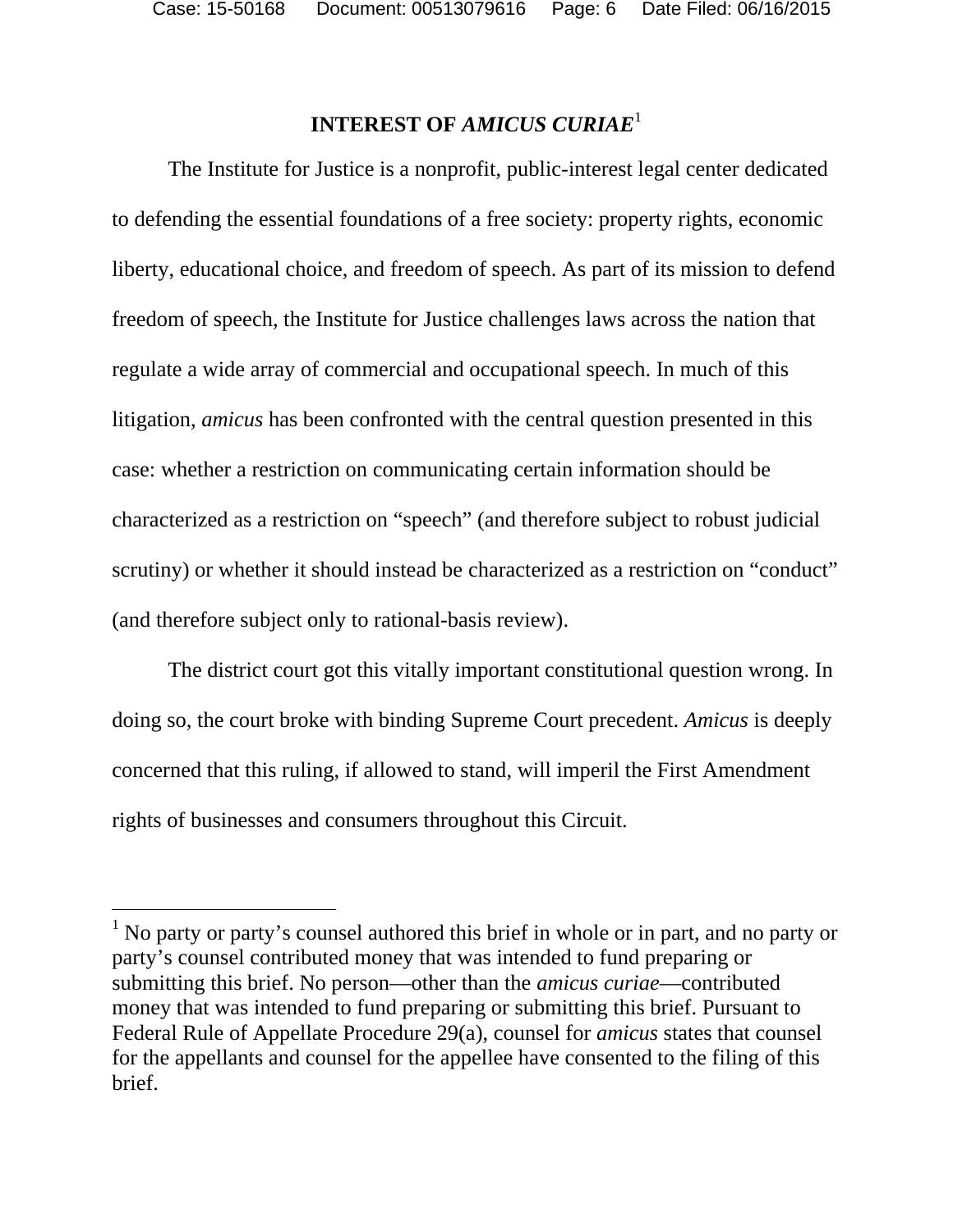#### **SUMMARY OF ARGUMENT**

The central question in this appeal is whether Texas's anti-surcharge law is a regulation of "speech" that must satisfy First Amendment scrutiny, or whether it is instead a regulation of "conduct," to be evaluated under the more lenient rationalbasis standard. Under the U.S. Supreme Court's decision in *Holder v. Humanitarian Law Project*, 561 U.S. 1 (2010), this is not a close call: Texas's law operates as a restriction on speech that must be evaluated under the First Amendment.

Under Texas's law, businesses are free to charge a higher price for creditcard users, but they cannot *say* they are charging a higher price, because that would be deemed an illegal surcharge. Instead, to operate lawfully, businesses must express the price disparity as a "discount" for non-credit-card users. In other words, the anti-surcharge law is triggered by how a seller communicates its prices to customers—and by nothing else. Under *Humanitarian Law Project*, that fact is dispositive.

The district court nevertheless concluded that Texas's law "does not implicate First Amendment speech rights" in any way. ROA.440. But it reached this conclusion only by ignoring *Humanitarian Law Project*, which is not cited anywhere in the district court's opinion, despite its being the Supreme Court's most recent and most authoritative discussion of the speech/conduct distinction.

-2-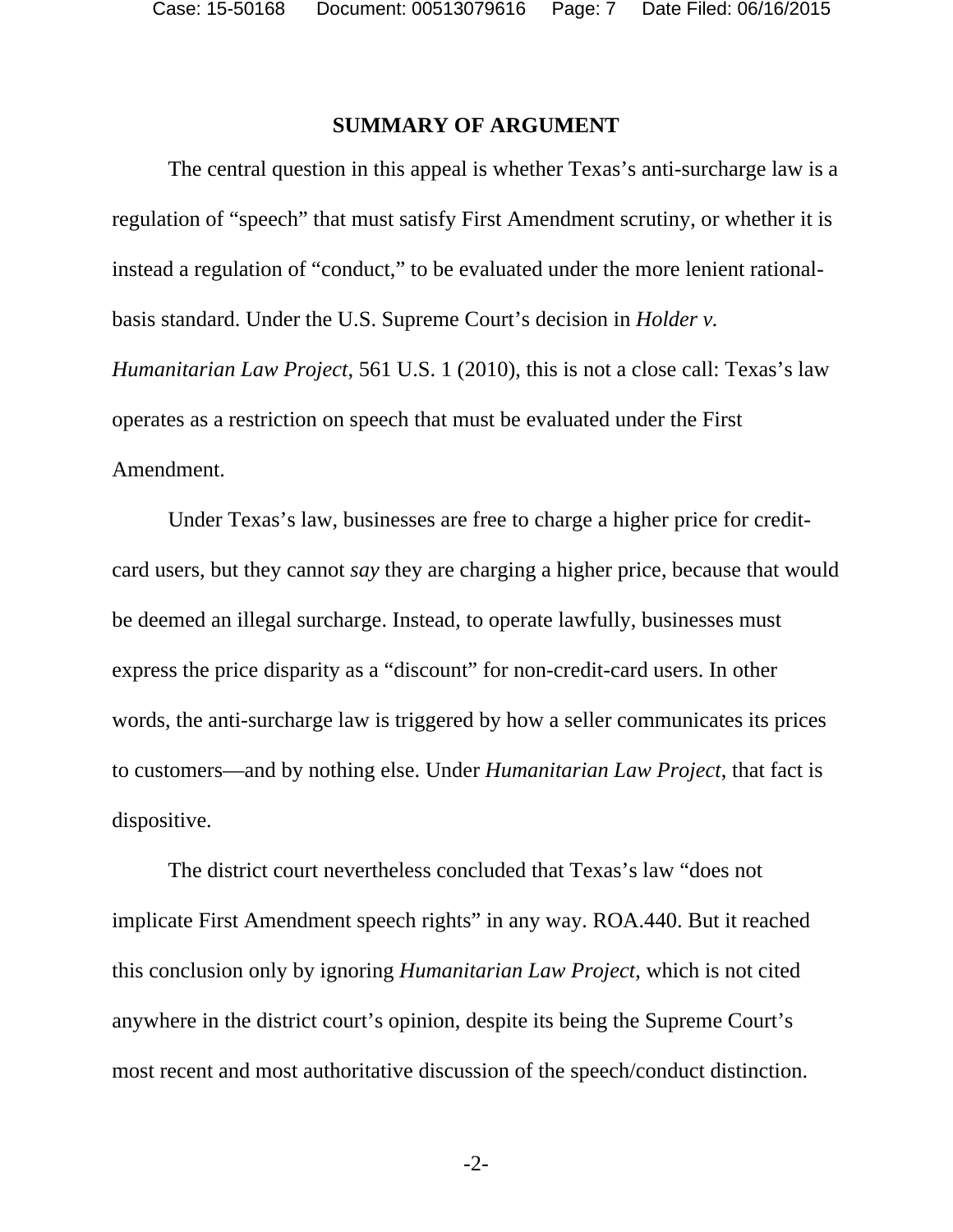Under a proper application of *Humanitarian Law Project*, not only should the State's motion to dismiss have been denied, but Appellants' motion for preliminary injunction should also have been granted, because the government cannot come close to satisfying the rigors of First Amendment scrutiny.

#### **ARGUMENT**

The Texas anti-surcharge provision limits buyer-seller communications. For this reason, it must satisfy First Amendment scrutiny (here, the *Central Hudson*  test used for restrictions on commercial speech, *Cent. Hudson Gas & Elec. Corp. v. Pub. Serv. Comm'n*, 447 U.S. 557 (1980)). Yet the court below recast the law as regulating only "economic conduct," allowing it to dispose of Appellants' entire claim with one sentence of rational-basis boilerplate. ROA.440. As explained in Section A, that conclusion cannot be reconciled with the Supreme Court's recent ruling in *Humanitarian Law Project*, 561 U.S. 1. As explained in Section B, applying the appropriate standard of review, Texas's motion to dismiss should have been denied and Appellants' motion for preliminary injunction should have been granted, because Texas made no effort whatsoever to satisfy the rigorous demands of First Amendment scrutiny.

### **A. Under** *Holder v. Humanitarian Law Project***, the anti-surcharge law regulates speech because it is triggered by speech.**

Texas's anti-surcharge law prohibits a seller of goods or services from "impos[ing] a surcharge on a buyer who uses a credit card . . . instead of cash, a

-3-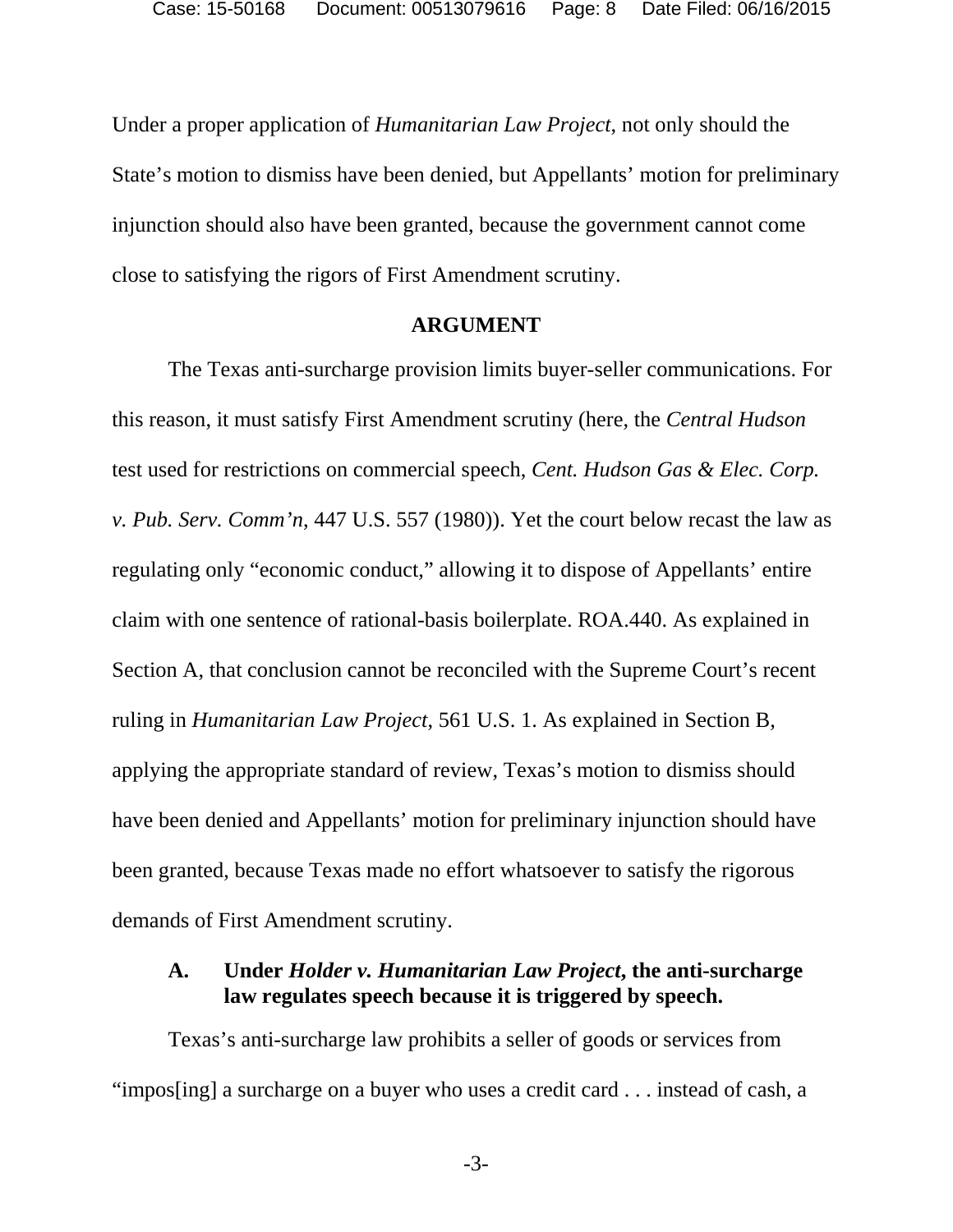check, or a similar means of payment." Tex. Fin. Code § 339.001(a). As all parties agree, this provision does not stop businesses from charging more for credit-card transactions than they do for non-credit-card transactions. ROA.439 n.3. It simply hinders businesses' ability to convey that fact to consumers. Thus, as Appellants explain, a business can legally sell a product to cash purchasers for \$100 and to credit-card purchasers for \$102. Yet the business violates Texas law if it describes that \$2 difference as a credit-card "surcharge" rather than as a cash "discount." *See*  Appellants' Br. 2. Indeed, Texas freely admits that "the restriction necessarily limits how merchants communicate with customers." ROA.193 (Defs.' Mot. Dismiss 11).

The district court nonetheless held that the anti-surcharge provision "does not implicate First Amendment speech rights" at all. ROA.440. By styling Appellants' communication of their pricing decisions as "economic conduct," the court substituted rational-basis review for First Amendment scrutiny. ROA.440.

This was error. As other courts have concluded in materially identical cases, "the manner in which price information is conveyed to buyers is quintessentially expressive, and therefore protected by the First Amendment." *Expressions Hair Design v. Schneiderman*, 975 F. Supp. 2d 430, 445 (S.D.N.Y. 2013) (Rakoff, J.), *argued*, No. 13-4533 (2d Cir. Mar. 2, 2015); *see also Italian Colors Rest. v. Harris*, --- F. Supp. 3d ----, No. 2:14-cv-00604-MCE-DAD, 2015 WL 1405507, at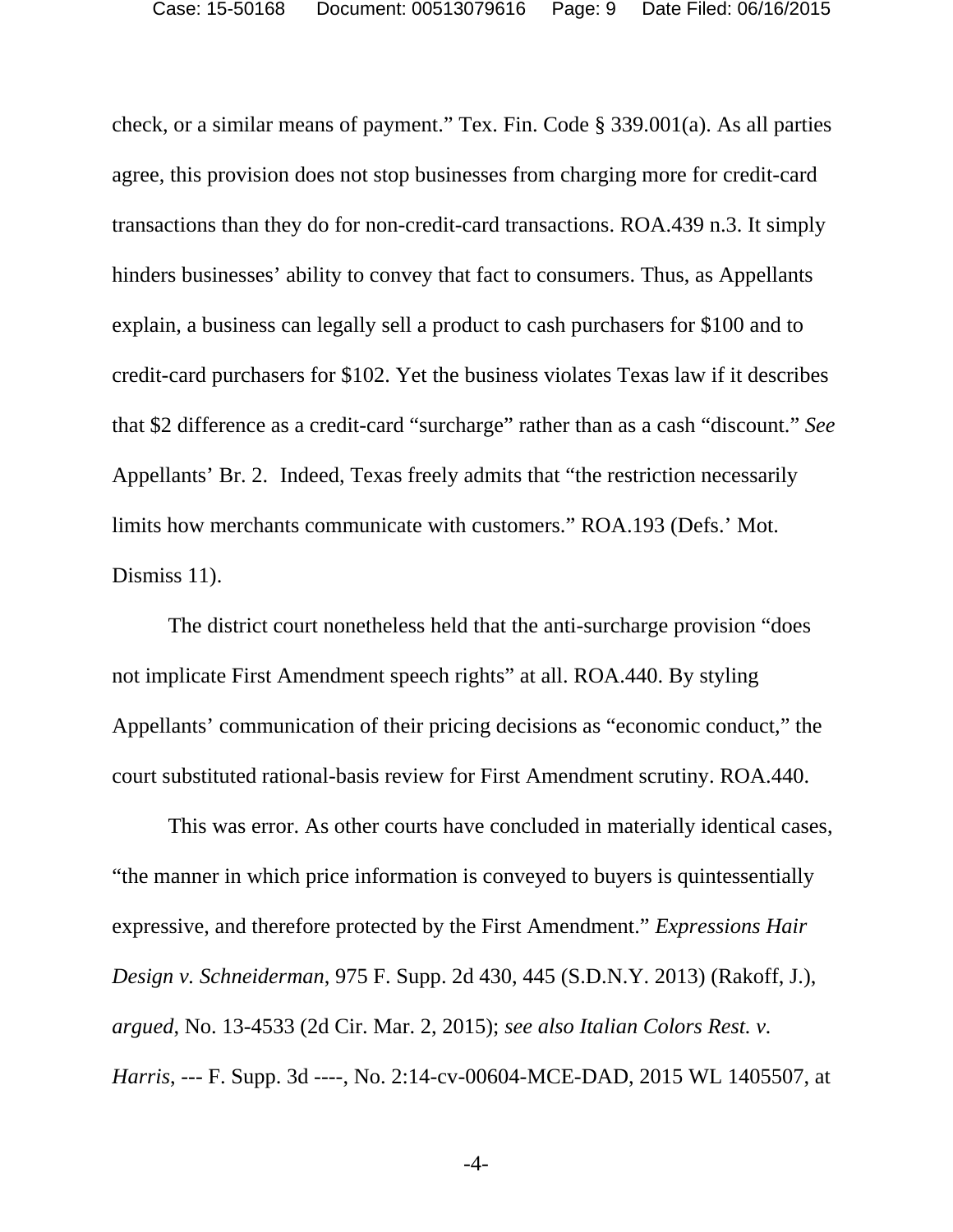\*6 (E.D. Cal. Mar. 26, 2015), *appeal docketed*, No. 15-15873 (9th Cir. Apr. 30, 2015); Appellants' Br. 21–22 (discussing other authority). More fundamentally, the district court's conclusion that Texas's law regulates conduct, rather than speech, cannot be squared with binding Supreme Court precedent.

The controlling decision is *Holder v. Humanitarian Law Project—*the Court's most recent and authoritative pronouncement on the line between speech and conduct. 561 U.S. 1. In that case, the Supreme Court considered the constitutionality of a federal law that criminalizes giving "material support" to designated foreign terrorists in the form of, among other aid, "training" and "expert advice or assistance." 18 U.S.C. § 2339B(g)(4); *see also* 561 U.S. at 8–9. The plaintiffs—U.S. citizens and domestic organizations—wished to provide training to a covered terrorist group "on how to use humanitarian and international law to peacefully resolve disputes" and "how to petition various representative bodies such as the United Nations for relief." 561 U.S. at 14–15. Put more simply, they wanted to give prohibited "material support" by communicating advice. *See id.*

The government defended the challenged law by arguing that it governed only conduct, and not speech. *Id.* at 26. But the Supreme Court emphatically and unanimously rejected that argument. *See id.* at 28 (majority opinion); *id.* at 42

-5-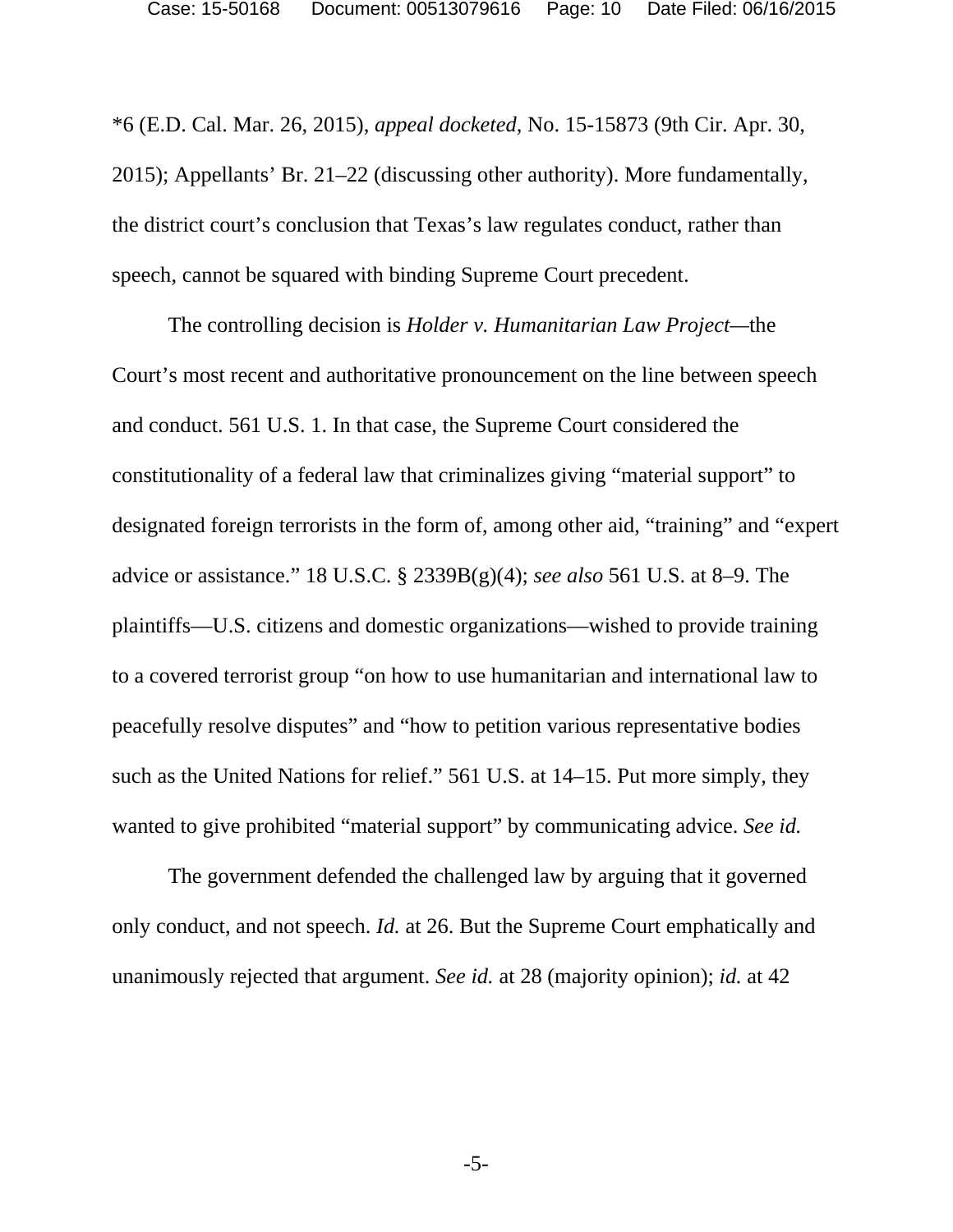(Breyer, J., dissenting). $^2$  In doing so, the Court articulated a clear test for distinguishing speech from conduct, holding that the First Amendment is implicated whenever a law's applicability turns on the content of a speaker's message. *Id.* at 27–28 (majority opinion).

Applying that test to the material-support prohibition, the Court concluded that the law "regulates speech on the basis of its content," because whether the plaintiffs could lawfully communicate with designated terrorist organizations "depends on what they say." *Id.* at 27. If their speech imparted a "specific skill" or conveyed advice derived from "specialized knowledge"—training on international law, for example—then it would be barred. By contrast, if their speech conveyed general or unspecialized knowledge, it would be lawful. *Id.* So framed, the material-support law targeted parties' speech and called for heightened First Amendment scrutiny. *Id.*<sup>3</sup>

-

<sup>&</sup>lt;sup>2</sup> Although Justice Breyer and two other Justices dissented from the majority's holding on the merits in *Holder v. Humanitarian Law Project*, the dissenting Justices agreed with the majority that the challenged law was a restriction on speech, not conduct. 561 U.S. 1, 42 (2010) (Breyer, J., dissenting).

<sup>3</sup> Unlike Texas, the government in *Humanitarian Law Project* did not advocate against all First Amendment scrutiny. *See id.* at 26–27 (majority opinion). Instead, the government argued for intermediate scrutiny under *United States v*. *O'Brien*, 391 U.S. 367, 376–77 (1968). Thus, Texas's position in this case is even more extreme than the argument that the Supreme Court unanimously rejected in *Humanitarian Law Project*.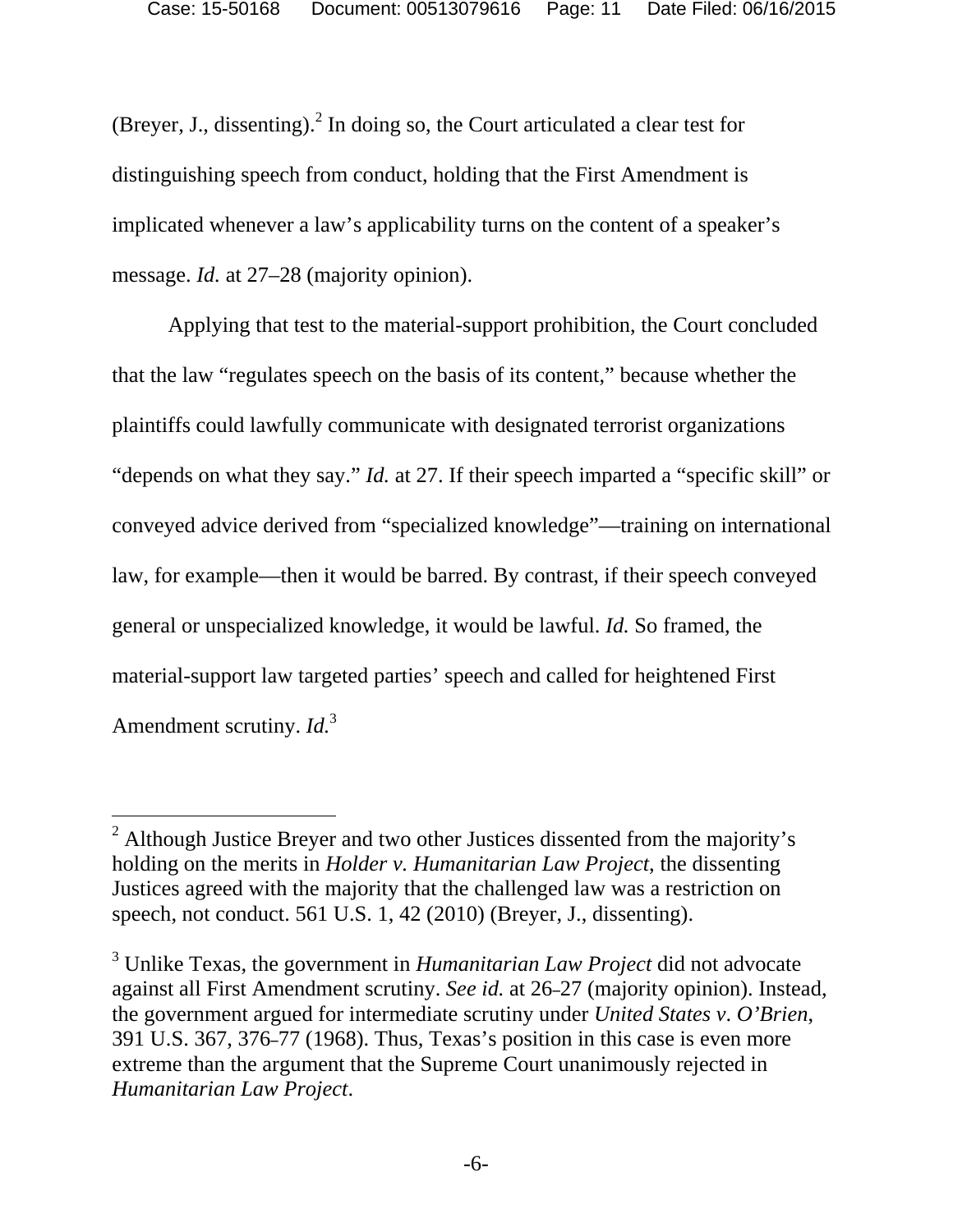This reasoning applies with full force here. Appellants are lawfully permitted to charge customers a higher price if they use credit cards than if they use any other form of payment. ROA.439 n.3. What Texas's anti-surcharge law restricts is how sellers convey that price gap to consumers. In other words, whether businesses can alert customers to the different prices "depends on what they say." *Humanitarian Law Project*, 561 U.S. at 27. If they phrase the price difference as a discount for non-credit-card transactions, that is legal. But if they phrase the difference as an added cost for credit-card users, they are subject to enforcement at the hands of the Consumer Credit Commissioner. Tex. Fin. Code § 339.001(c). Because the only difference between a lawful "discount" and an illegal "surcharge" boils down to whether a speaker uses the government's preferred phrasing, "the conduct triggering coverage under the statute consists of communicating a message." *Humanitarian Law Project*, 561 U.S. at 28. Accordingly, the antisurcharge provision must be reviewed as a content-based restriction on speech.

Indeed, Texas's restriction is even more clearly speech-oriented than the law at issue in *Humanitarian Law Project.* The federal material-support law barred many types of aid to terrorist groups, including obvious non-speech conduct such as furnishing "safehouses" and "lethal substances." 18 U.S.C. §§ 2339A(b)(1), 2339B(g)(4). For this reason, it could be argued that the law "*generally* function[ed] as a regulation of conduct." 561 U.S. at 27–28. But the same cannot

-7-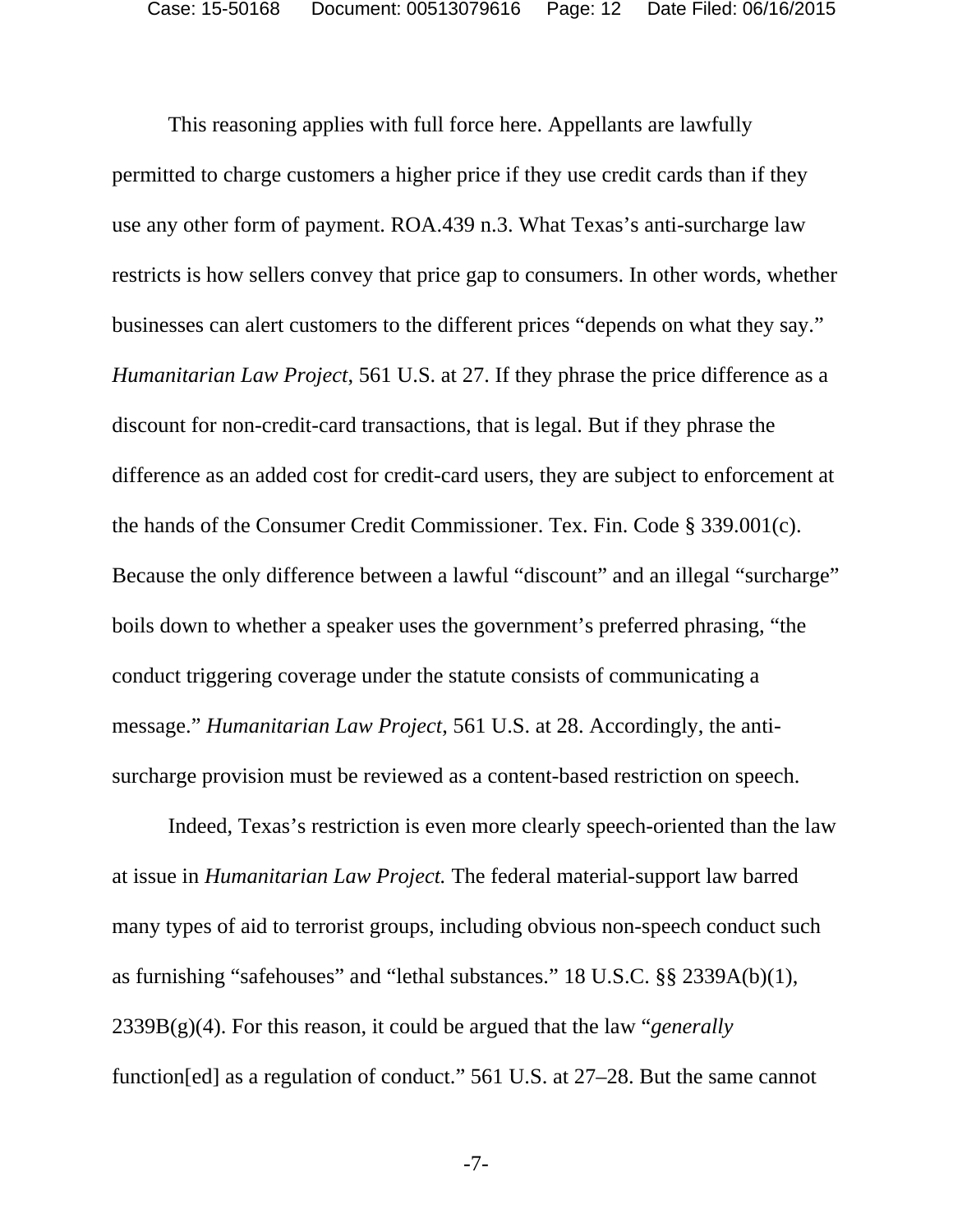be said for the anti-surcharge provision. Unlike the material-support law, Texas's law operates as a limit on speech alone; it is triggered exclusively by speech and therefore must be subject to the First Amendment.

Because the district court totally ignored *Humanitarian Law Project*, its opinion provides no response to this argument. Instead, the district court relied on broad generalizations from a handful of First Amendment cases that simply cannot carry the weight that the court placed on them. The most notable of these is *Ohralik v. Ohio State Bar Association*, 436 U.S. 447 (1978), on which the district court relied for the proposition that "a State does not lose its power to regulate commercial activity . . . whenever speech is a component of that activity." ROA.442 (quoting *Ohralik*, 436 U.S. at 456). But while that is certainly true as a general proposition, the district court lifted this statement entirely out of context and, in doing so, ignored the actual holding of *Ohralik*, in which the Supreme Court held that the speech under review in that case—a lawyer's in-person solicitations—"[came] within the ambit of the [First] Amendment's protection." 436 U.S. at 455. And as the Court made clear, while a communication's commercial nature may inform "the level of appropriate judicial scrutiny," it certainly "does not remove the speech from the protection of the First Amendment" altogether. *Id.* at 457.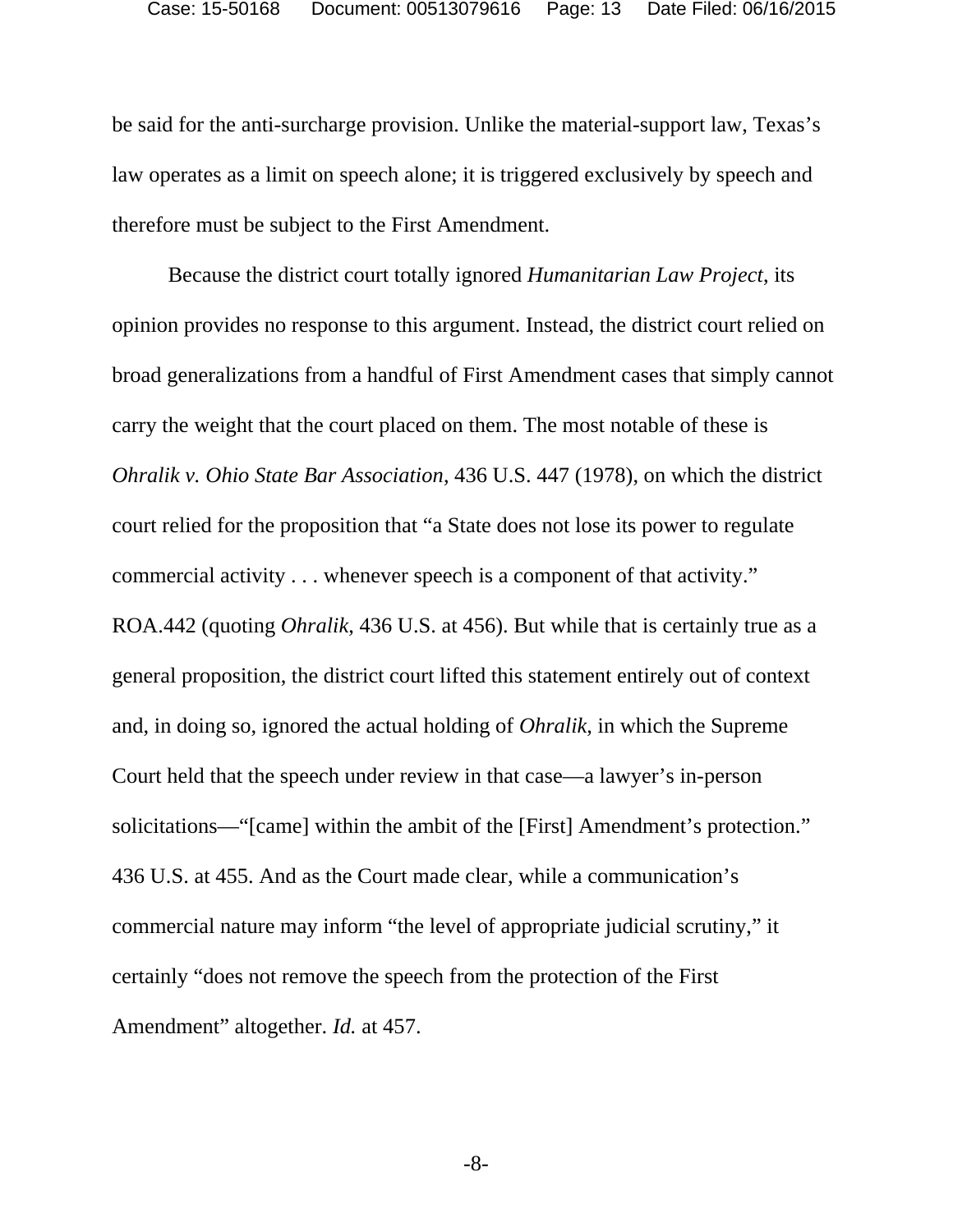In short, the speech/conduct question in this case begins and ends with *Holder v. Humanitarian Law Project*. That case establishes that Texas's antisurcharge law must be reviewed as a content-based restriction on commercial speech for the commonsense reason that it is triggered exclusively by commercial speech of a particular content. The district court's contrary ruling was error.

### **B. Texas has not even attempted to carry its First Amendment burden at the motion-to-dismiss or the preliminary-injunction stage.**

Because Texas's surcharge law is a content-based restriction on speech, the district court should have denied Texas's motion to dismiss. Far from failing to state a claim upon which relief may be granted, Appellants have stated the same claim upon which relief *has been granted* in two substantively identical First Amendment cases. *See Italian Colors Rest.*, 2015 WL 1405507, at \*9, 10 (granting summary judgment to plaintiffs in challenge to California's anti-surcharge law, declaring law unconstitutional, and enjoining its enforcement); *Expressions Hair Design*, 975 F. Supp. 2d at 444–47, 450 (preliminarily enjoining enforcement of New York's anti-surcharge law, followed by declaratory and permanent-injunctive relief). Accordingly, for the reasons explained in more detail in Appellants' opening brief, Appellants' Br. 32–53, the district court's decision granting Texas's motion to dismiss was error.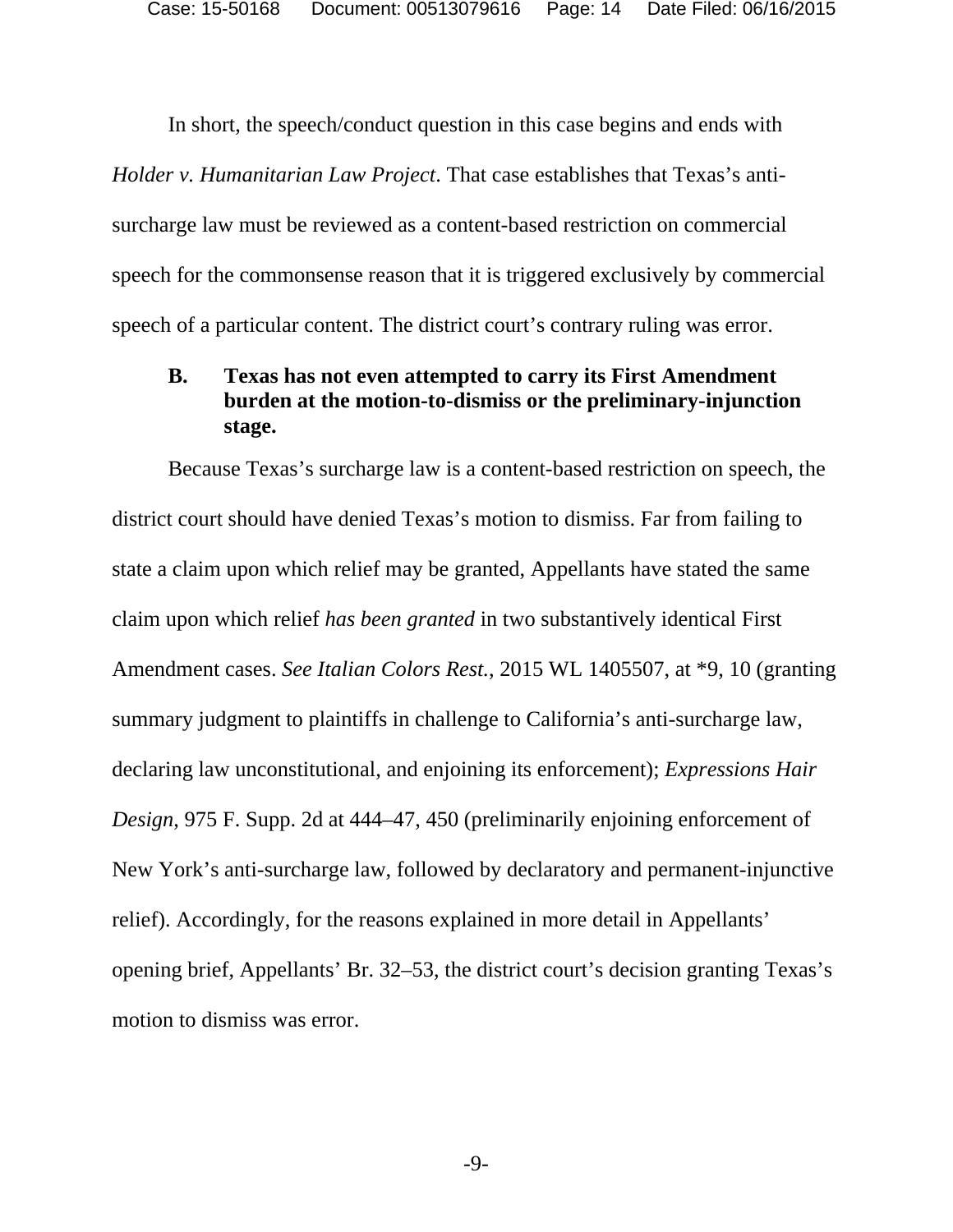The district court also erred by failing to grant Appellants' motion for preliminary injunction, because it is clear that Texas did not come close to meeting its burden of opposing that motion under the appropriate level of First Amendment scrutiny. It is well established that "the burdens at the preliminary injunction stage track the burdens at trial." *Gonzales v. O Centro Espirita Beneficente Uniao do Vegetal*, 546 U.S. 418, 429 (2006). In this case, that means Texas bore the burden of demonstrating that it had a likelihood of success under the Supreme Court's *Central Hudson* standard for restrictions on commercial speech. *See Byrum v. Landreth*, 566 F.3d 442, 446 (5th Cir. 2009) (reversing denial of preliminary injunction and holding that "the State had the burden to prove all elements of the *Central Hudson* test").

Under the *Central Hudson* test, the government bears the burden of showing (1) that its interest in regulating the speech is substantial; (2) that its regulation directly advances that interest; and (3) that the regulation is no more excessive than necessary to serve that interest. *See Cent. Hudson Gas & Elec. Corp.*, 447 U.S. at 564. Additionally, Supreme Court precedent makes clear that Texas could not carry this burden "by mere speculation or conjecture," but was instead required to demonstrate with actual evidence "that the harms it recites are real and that its restriction will in fact alleviate them to a material degree." *Edenfield v. Fane*, 507 U.S. 761, 770–71 (1993).

-10-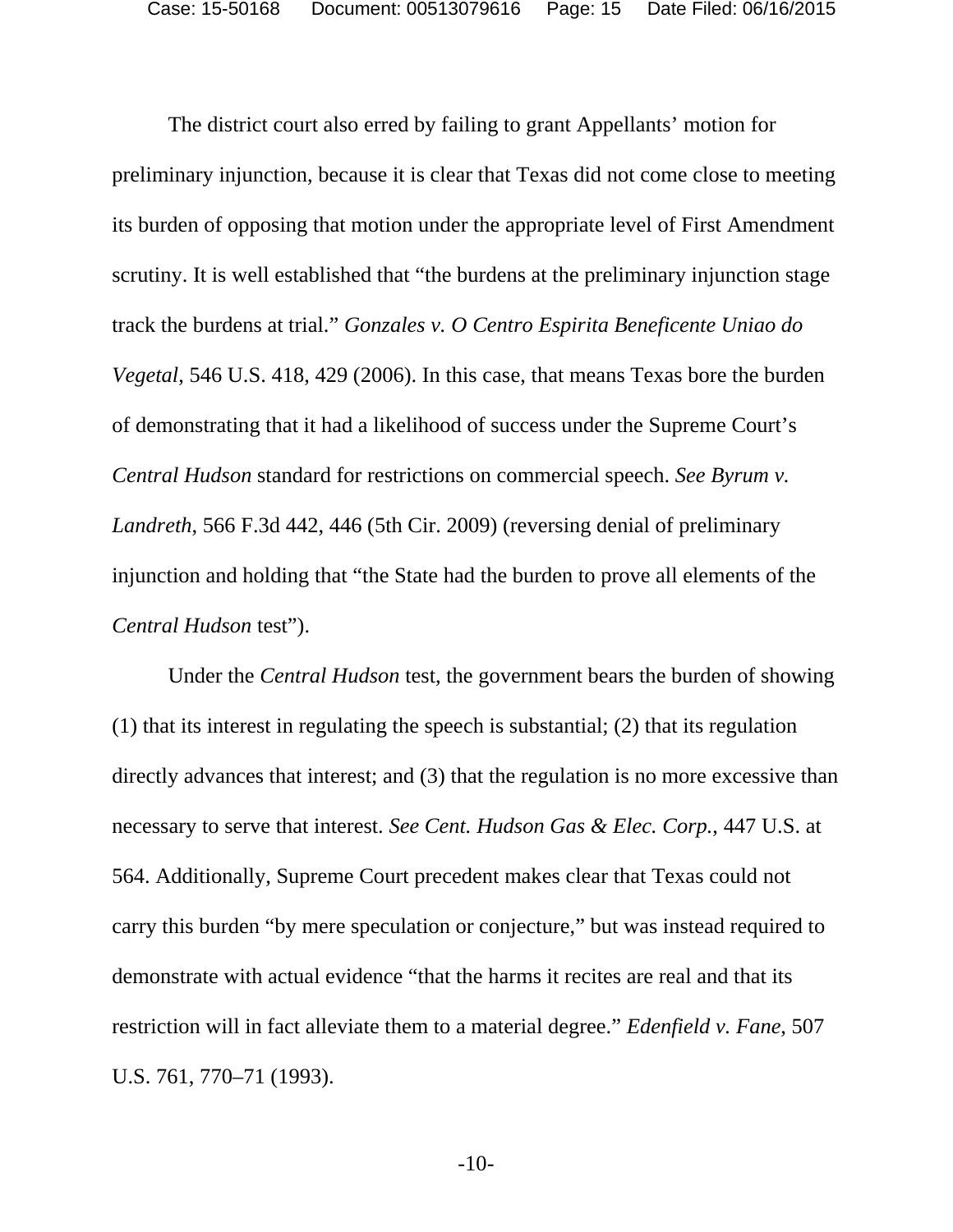Texas has necessarily failed to carry its burden because it made no effort whatsoever to "show[] its ability to justify the statute['s] constitutionality." *Byrum*, 566 F.3d at 446. The State barely hinted at what evidence might exist to sustain the anti-surcharge law under *Central Hudson* scrutiny, much less provide any evidence to the court below. In the face of this total evidentiary default, had the district court not erroneously granted Texas's motion to dismiss, the court would have had little choice but to grant Appellants' motion for preliminary injunction. Because the district court did not do so, its ruling should be reversed and this Court should remand this case with instructions to grant Appellants' motion for preliminary injunction.<sup>4</sup>

-

<sup>&</sup>lt;sup>4</sup> Even under rational-basis review, which Texas advocated in the district court, the anti-surcharge law would be highly suspect. The district court identified only one conceivable justification: ensuring that "[i]n no event . . . will the price for an item be more than the posted price." ROA.441. Yet whatever the standard of scrutiny, the law does nothing to further that objective. As the state Attorney General's Office advised, Texas retailers are always free to add to their posted prices "an itemized and disclosed 'service fee'"—so long as that fee does not single out credit-card companies. Tex. Att'y Gen. Op. No. GA-0951, 2012 WL 2371475 (June 18, 2012).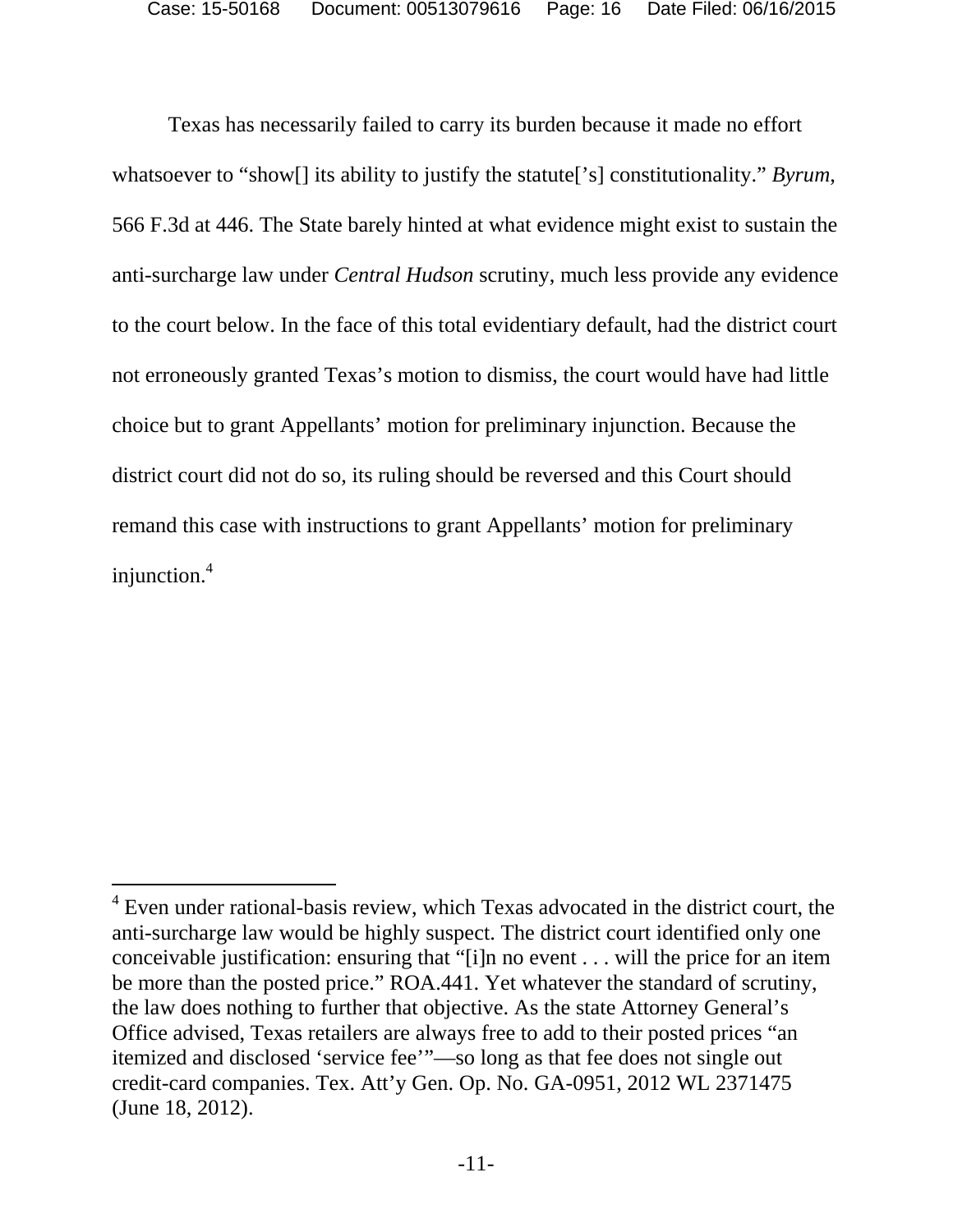### **CONCLUSION**

For the foregoing reasons, the judgment of the district court should be

reversed.

Respectfully submitted,

/s/ Paul M. Sherman Paul M. Sherman Samuel B. Gedge INSTITUTE FOR JUSTICE 901 North Glebe Road, Suite 900 Arlington, VA 22203 Tel.: 703.682.9320 Fax: 703.682.9321 E-mail: psherman@ij.org

Dated: June 16, 2015

*Counsel for Amicus Curiae*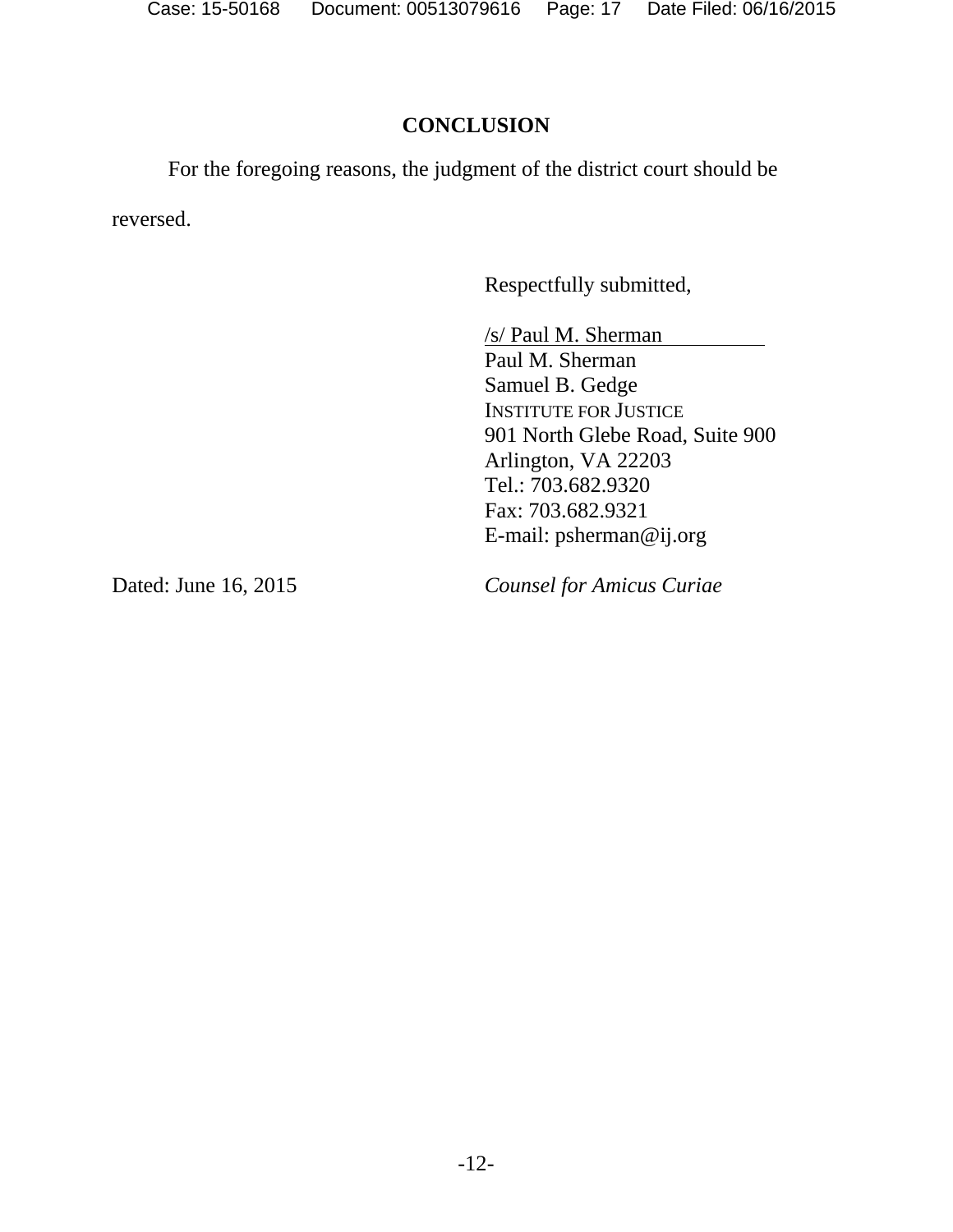## **CERTIFICATE OF COMPLIANCE**

- 1. This brief complies with the type-volume limitation of Fed. R. App. P.  $32(a)(7)(B)$  and  $29(d)$  because it contains 2,548 words, excluding the parts of the brief exempted by Fed. R. App. P.  $32(a)(7)(B)(iii)$ .
- 2. This brief complies with the typeface requirements of Fed. R. App. P.  $32(a)(5)$  and the type-style requirements of Fed. R. App. P.  $32(a)(6)$  because this brief has been prepared in a proportionally spaced typeface using Microsoft Word 2010 in 14-point Times New Roman font for the primary text and 14-point Times New Roman font for the footnotes.

/s/ Paul M. Sherman Paul M. Sherman Counsel of Record for *Amicus Curiae*